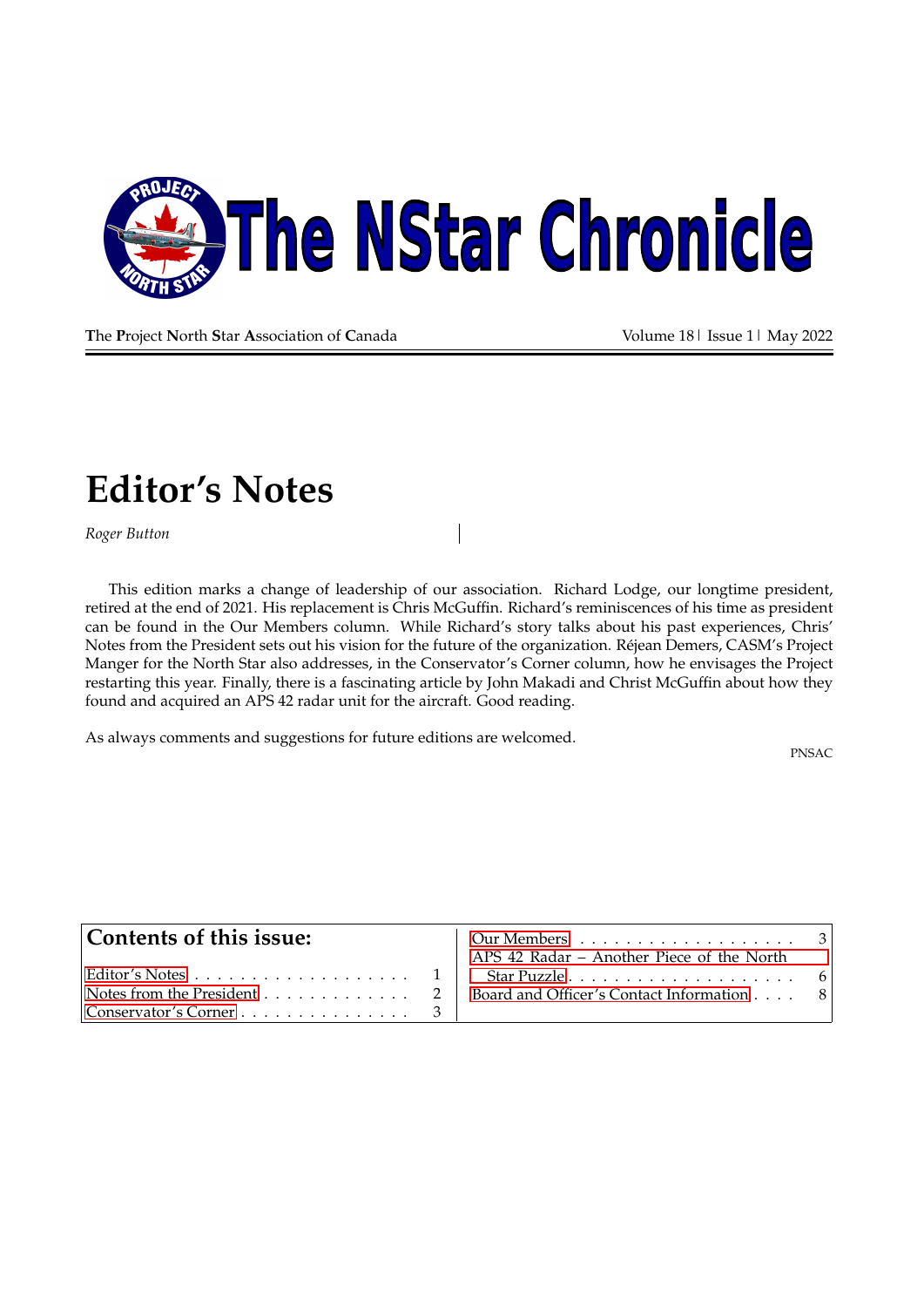# <span id="page-1-0"></span>**Notes from the President**

#### *Chris McGuffin*

I showed up for the freebie, got an education and made some friends. That was my start in aviation. In 1985 I signed up for Air Cadets for something to do. One could say my mother made me. Certainly, she encouraged. The Cadets played sports and hosted camps; for free. I had no idea about the flight scholarships and other opportunities. Certainly, I was enamored with aviation. I built model airplanes and made a wind tunnel for a science fair. That wasn't much different from my sister's engagement with visual art or my brother's fascination with insects. My real passion was fixing things, improving them or making new things. My mum probably just wanted me to get out of the basement and socialize.

Aviation was exciting but I never considered earning a living from it. I studied electrical engineering at the Royal Military College. I thought a little military service would be a precursor to advancement in the civilian tech industry. Instead of Nortel I ended up serving 28 years with the Canadian Forces. Many of my friends wore the blue uniform. I wore army green or tan depending on the season. When I flew it was usually to participate in a meeting, attend training or visit a forward operating base. Still, there can be a persistence to childhood interest.

My interest in wood and metal working matured as a hobby. I have a particularly thoughtful wife who accommodated a larger work space with every move. Nonetheless, a residential workshop can be a solitary and confined space. When I retired from military service in 2017 it was time to look for different ways to pursue my interests. It would be fun to learn from new people and with tools I didn't have access to at home. I could not imagine a better opportunity than an aircraft restoration.

My timing lined up with Project North Star, a comprehensive restoration effort: metal fabrication, engine repair, refinishing, reupholstery, overhauling mechanical systems, woodworking and more. Some volunteers contribute decades of skill and expertise while others offer enthusiasm and commitment to learn. Everyone benefits from cross training and camaraderie. Progress is important but not more than the historical value and preservation of the artefact. Each step is supervised by our project manager, an aircraft maintenance engineer employed by the Museum.

Initially, I was assigned to reproduce and restore the wood paneling that lined the interior of our North Star. Occasionally I helped with other assignments. I watched as replacement parts were fabricated, engine #4 was reassembled and bird nests were pulled out of the tail section. In 2018 I began publishing progress and event updates on the Project Facebook and Instagram pages. Many people enjoy seeing airplanes up close. Airshows are popular for good reasons. I certainly look forward to the time I spend at the aviation museum, particularly the areas normally hidden from public view. Taking a few photos to share with our social media audience was a natural fit for me. Those updates have been few during the pandemic but they will resume imminently.

2022 is going to be a year of renewal in many ways. In January I assumed the presidency of the Association. Our previous president, Richard Lodge, held the position for nearly 12 years. Richard has been involved with the Association for 20 years and I am thankful that he has agreed to stay on the Board of Directors. The Canada Aviation and Space Museum is actively renovating the conservation workshop. Plans for a return of volunteers to the Museum are being developed and restoration activity should resume in the months ahead. I am grateful for the encouragement of our supporters and the tenacity of our volunteers. We'll be back to the restoration effort soon.

PNSAC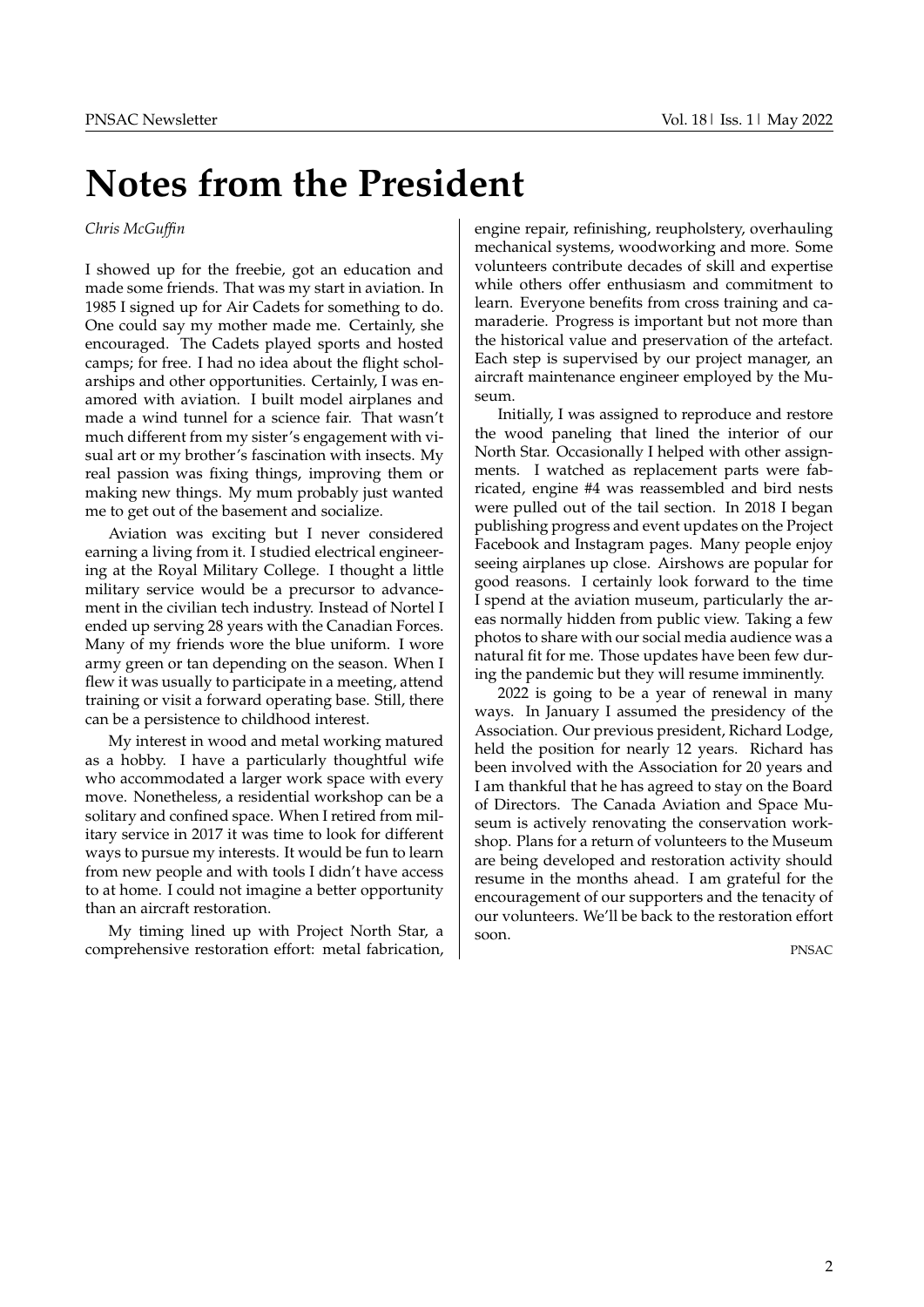### <span id="page-2-0"></span>**Conservator's Corner**

*Réjean Demers, AME*-Conservator Special Project *Manager Canada Aviation & Space Museum*

National Volunteer Week was held recently. It was a timely call to action. Let's focus our collective strengths and resources to prepare for Project North Star RESTART 2022.

It has been roughly 20 years now, since the beginning of the North Star restoration project. Over the past two years, we've had to endure the effects of the CoVID-19 global pandemic. This spring, we have an opportunity to make an attempt to (gradually) return to normal operations. Ingenium is currently initiating actions that will permit the return of Project North Star volunteers. This will require a concerted effort on behalf of all stakeholders.

My intent is to have crews receive training, gradually integrating in numbers, until we could finally support full daily compliments based on operational capacities. Now, with the demands imposed by Ingenium's recent acquisition approval of an RCAF CC-115 Buffalo, we must act upon this news in conjunction with a collection re-org. This signifies an earlier than expected requirement for Project North Star volunteer support, due to the increased scope of work.

CASM Conservation is preparing a work schedule reliant upon this volunteer support, in order to mobilise the North Star from the Reserve Hangar. Moving forward, through consultations with all parties, obtaining guidelines and limitations, as well as setting goals and expectations so that we may provide an integrated work plan for 2022-2023.

High on our list of immediate concern is rendering 17515 mobile so that we may conduct a massive hangar shuffle. Collection objectives are driving CASM Conservation Services (and Project North Star) into a 24 month action plan which will eventually see us dispose of some artifacts and acquire one big yellow beast (115452). Thankfully, I have been able to secure accommodation within the storage hangar for the North Star between brief stints outdoors during fair weather movements, in amongst the storage hangar and the main museum.

Project North Star has an important role in reinvigorating the museum ecosystem, providing a necessary boost of youthful vigour and effervescence. You may be asking yourself if during this prolonged absence, a time machine or temporal portal was made available for us to return to a simpler time, a golden age of aviation perhaps? Disappointingly, such a device has not yet surfaced beyond the top secret labs of the NRC. We must rely upon more tangible resources, such as students, cadets and young urban professionals. Diversification and integration of alternative human resources are being tapped, like springtime sugar maples.

It's been a long winter, or two. Attempts to grasp fleeting moments of human connection leave us questioning what sort of catharsis may be obtained from a grocery store checkout aisle. I myself, have taken steps towards awkward avenues of discussion by making cold-calls to random organizations which may prove to be valuable partners in the advancement of the project. Recognizing the North Star as an important platform for discussion and broadening the scope of Canadian heritage interpretation.

With this recent streak of renewal, and a strong and healthy relationship, Project North Star and in turn, Ingenium may remain viable organizations as we continue our recovery. I look forward to hearing back from everyone, so that we may set a date for Project North Star RESTART 2022.

PNSAC

# <span id="page-2-1"></span>**Our Members**

*Richard Lodge.*

Last New Year's Eve, December 2021, I became the third past president of PNSAC, after 12 years in the position and following several years at treasurer. I was delighted when Chris McGuffin agreed take on the role of president following the unanimous support of the board of directors.

Before starting to write this article, I made a list of some of the more important and memorable events of my presidency. This article is my recollection of the things that have stuck in my mind over the years. During my term in office, PNSAC changed from being an experimental volunteer organization which still had to prove itself to the Canadian Aviation and Space Museum (CASM), to being part of the CASM family where PNSAC members are well respected and trusted by the museum staff and management.

Several events stand out when I think about my years as president. The first was on Canada Day 2017 shortly after Réj Demers had arrived at CASM to take over the position of Special Project Manager. The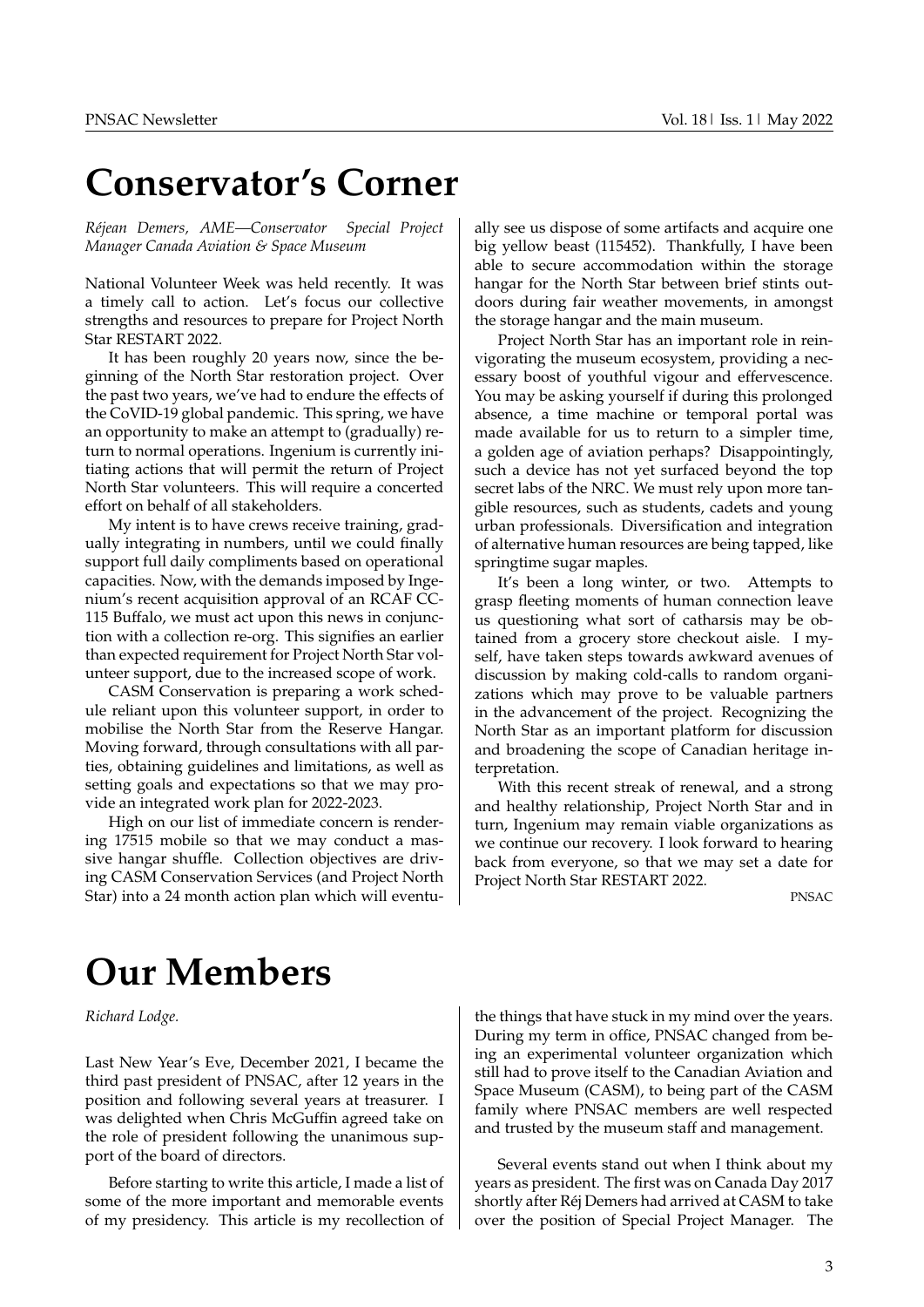ex RCAF Hercules C130 had arrived in April 2016 and was parked on the apron outside the Storage Hangar. A large crowd gathered around the aircraft when the day was at its it hottest. Standing in the middle of the cargo ramp was Réj where for half an hour or so he entertained the crowd. The event was unplanned, and his comments were unscripted. The crowd just stood there enjoying the informality of listening to what he was saying and answering questions shouted to him.

The second event was in December 2019 when Engine #4 was moved from the Engine Shop to be located in front of the North Star in the Storage Hangar. It was a cold early winter day with snow flurries. On this occasion the engine could only be moved on its stand which had four wheels and no steering. It was towed by Réj driving CASM's forklift from the staff parking lot along the side of the building and into the Storage Hanger. It was a very slow process taking something like half an hour. By the time we got the engine safely to bed the three engine shop volunteers (me, Garry Dupont, and Charles Baril) as well as other volunteers who were walking behind the engine were really not enjoying the beginning of a Canadian winter. Réj who was sitting in the heated cab of the forklift, with a nice smile on his face, was actually quite warm!



*From left to right: Garry Dupont, Réj Demers (in the cab), and Chris McGuffin.*

The next event was when I was MC at the showing of the film made in 2014 when the Lancaster bomber, part of the collection of the Canadian Warplane Heritage Museum, flew to England to join the only other airworthy Lancaster in the world for a summer tour of the airshows in Britain. The epic flight was filmed throughout its three-day journey to England, during its time in England and on its return. Bill Tate, one of our very active members, arranged for the film to be shown in the auditorium of the CASM to about 250 members of the general public. The film itself was very interesting, but what made it even more interesting was that the flight crew agreed to come to Ottawa and talk to the audience after the showing of the film. Hearing the flight crew talk of the preparations and difficulties of the tour and knowing how successful it had been was particularly interesting to me. I had managed to attend the first airshow in England when the two Lancasters, a Hurricane and two Spitfires had flown together off the south coast of England, near where they would regularly pass on bombing missions during World War 2. The sound of 11 Merlin engines flying together reminded me of my boyhood in England when I would hear the bombers leaving their bases in Yorkshire to bomb Germany – quite an emotional sound all these years later.

There are always difficulties and problems to deal with when one is the head of any organization, be it in a paid position or as a volunteer. PNSAC has experienced a number of challenges during it existence. We have had two major closures and a lock down and closure caused by the Covid 19 pandemic. The Covid 19 closure needs no explaining but the previous two were necessitated by CASM staging major events in 2013 and 2016 around the Storage Hangar. While the closures were disruptive to the Project North Star operations, the presentation of the Star Wars and Star Trek exhibits allowed CASM to reach a broader audience and raise awareness of CASM. The exhibits made it impossible for the restoration team to work on the North Star aircraft for many weeks in both years. The challenge was to try to keep the restoration volunteers together when some volunteers were finding other ways to occupy their time. Many meetings and discussions took place, and another side of my role was to help the restoration volunteers understand that these closures were only temporary and that as soon as the spectacle events were finished, restoration work would start on the aircraft again. Fortunately, we did not lose many restoration volunteers although our actual non-volunteer membership dropped considerably.

During the summer of 2018 it was decided that the vertical fin of the North Star should be removed. This involved weeks of preparatory work inside the aircraft, loosening the many nuts and bolts securing the fin to the aircraft. On the appointed day a large mobile crane arrived to remove the vertical fin. The rental cost was financed by PNSAC donations received from members. It was a hot day, and the crane was duly stationed beside the aircraft. However, several of the securing bolts had been left in place and needed to be removed once the crane had been attached to the fin. Several volunteers assisted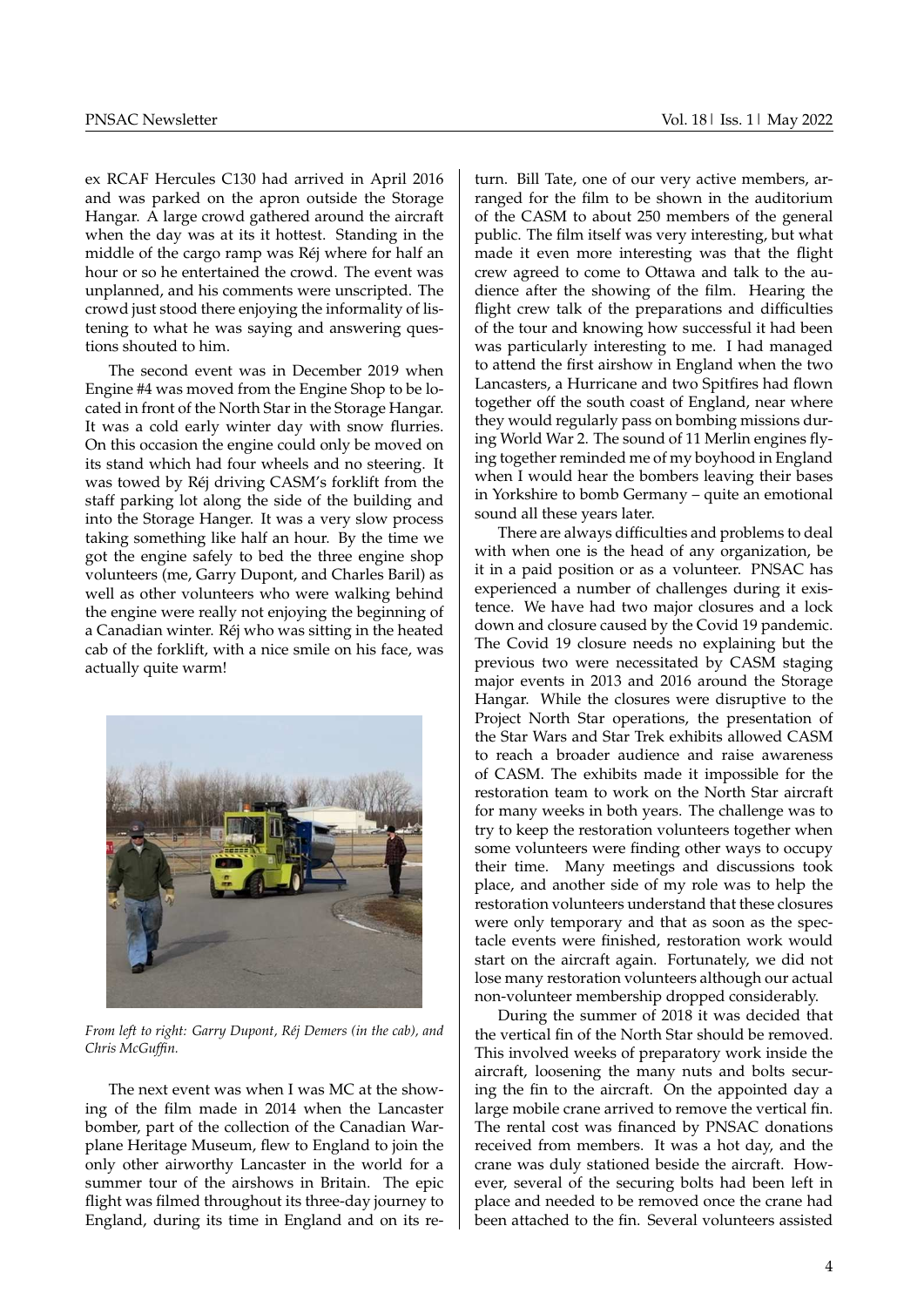in the attaching of the crane hook to the fin, but one volunteer, Charles Baril, offered to crawl inside the plane and remove the last remaining bolts. The inside of the plane was like an oven with no ventilation and no proper lighting. The only way Charles could communicate with the crew outside was by shouting. After about an hour of very difficult work, Charles shouted that all the nuts and bolts had been undone and the actual lifting of the fin could proceed. After the fin had been lifted by the crane, it was lowered into a specially prepared cradle. Charles emerged from the aircraft to the applause of all people outside, looking as if he was about to melt and thoroughly tired out by his exertions.



*The North Star with its tail fin removed.*

As president, I was involved in several other memorable events organized by Bill Tate. Bill has an amazing ability to organize events and had a substantial list of contacts. I was primarily involved as the MC of the trips while in the buses, also providing a backup for Bill should he encounter any problems. Twice we visited RCAF Trenton and once we went to Montréal and Mirabel to see the Canadair/Bombardier production line in action. The most memorable was the weekend bus trip to Hamilton to attend the airshow organized by the Canadian Warplane Heritage Museum on the Saturday and on the Sunday, a visit to the Air Canada control centre in Toronto. On the Friday evening, Bill organized a visit to the vineyards in Niagara-on-the-Lake. Sunday morning saw us all back in the bus heading for downtown Toronto, where we breakfasted in the brewery district before our Air Canada visit. Many members will have great memories of these times, which all took place prior to the closures I referred to earlier in this article.



#### *Hamilton trip.*

One of the best aspects of assuming responsibility as a volunteer is that the more one puts into it, the more pleasure and interest one gets from the work. As president, I regularly met all the senior management of CASM and many other people outside CASM. Often, I was involved in discussions about the future direction of PNSAC, which of course involved discussing future and sometimes confidential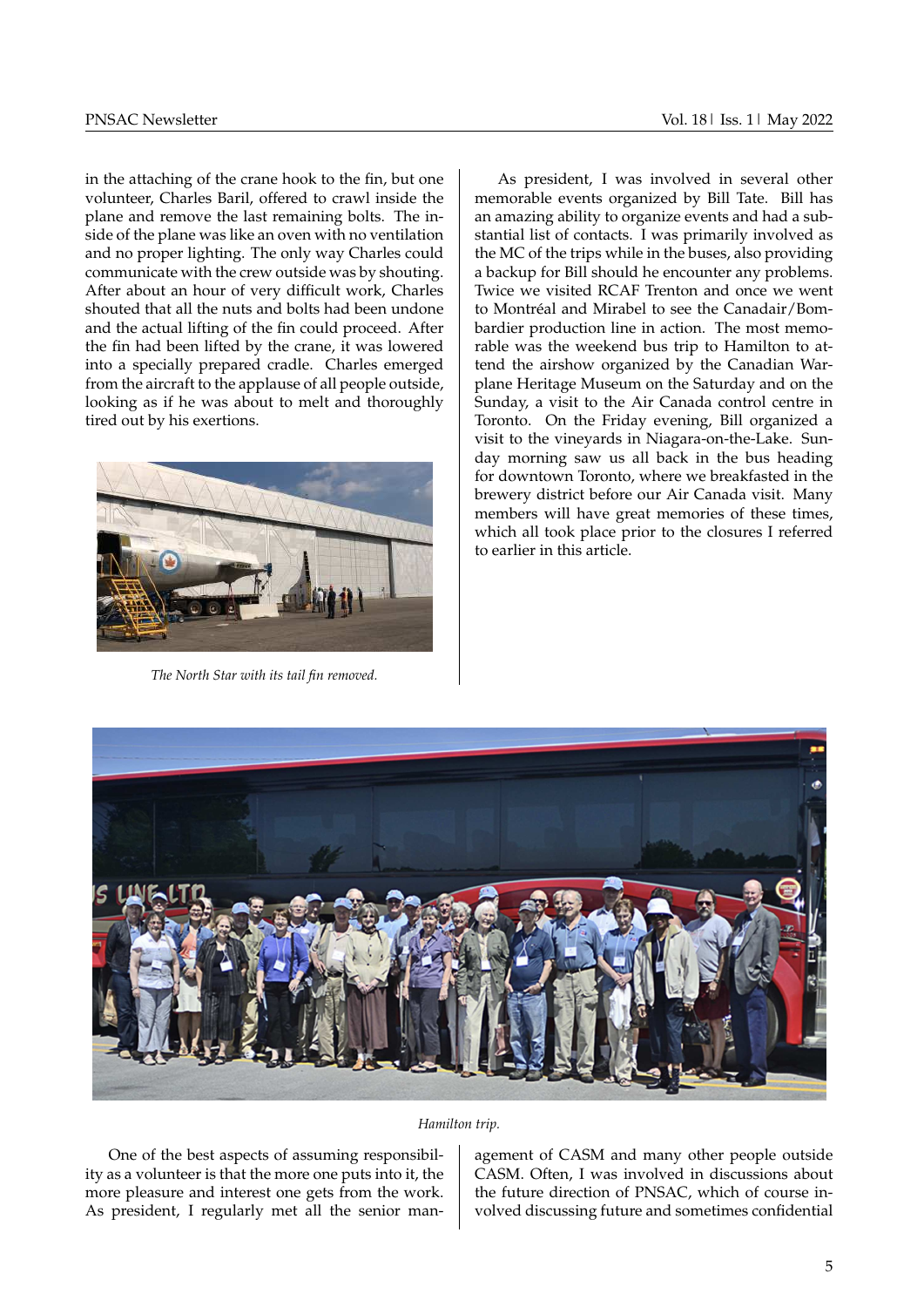CASM plans and operations.

A very small incident, probably four or five years ago, really demonstrated to me how as a volunteer association we had "arrived". My predecessor presidents, Bob Holmgren and Tim Timmins had to overcome the skepticism of CASM management as to whether it would be possible for us to sustain a continuing volunteer effort. By the time I became president in 2010, CASM management had accepted that our members would work to a very high standard of restoration work and would continue to put in several thousand hours of painstaking and sometimes difficult work every year. The incident I am remembering best is a particular day when I went upstairs to the office level at CASM and saw a group of CASM staff talking in the corridor. I stopped and said hello to them and then started to excuse myself by saying that they were having a discussion and I would get out of the way. Chris Kitzan, the CASM Director General, looked at me and said "There was no need to go away Richard, you are part of the family". This for me was a watershed moment and one I shall always appreciate.

Looking towards the future, as the pandemic begins to be contained, we must get the restoration operation going again and try to recruit more members and restoration volunteers. I feel very confident that Chris McGuffin and the other directors of PNSAC will be able to do this and continue to help CASM in volunteer work in addition to North Star restoration. I look forward to continuing volunteering, but definitely not climbing around the top of the aircraft in a full safety harness!

PNSAC

# <span id="page-5-0"></span>**APS 42 Radar ± Another Piece of the North Star Puzzle**

*The article below was written by our members John Makadi and Chris McGuffin. Chris and John played key roles in the acquisition of the APS 42 Radar for the North Star aircraft. In 2019 John was approached by Réjean Demers, CASM's project manager for the North Star restoration to see if he could locate the radar unit which was missing from the aircraft as explained below. John was successful and as a result in 2001 Réj asked Chris if our association could arrange for the acquisition of the unit. John and Chris coordinated its acquisition and what follows is a very fascinating story about what may be the only unit of its kind still in existence. The authors have been very modest about their contributions in dealing with a very challenging process made more difficult by the pandemic Covid-19.*

The North Star was the RCAF's first strategic lift platform. It was dispatched across the country, and bridged the Atlantic and Pacific in service to Canada. In the late 1950s, the RCAF began upgrading the fleet with the addition of the APS-42 military navigation/weather radar. This radar was still sensitive equipment in 1966 when North Star 17515 was donated to the Canada Aviation and Space Museum. The radar was stripped out of the airframe along with the radios and other sensitive equipment.

Project North Star is frequently described as an effort to return 17515 to the condition she was in on her last day of service with the RCAF. The hunt was on. In 2019 Project North Star Association of Canada began searching for an APS-42 radar. Initial results were discouraging. US aviation museums with USAF aircraft had no components to offer. Fur-

ther research of US military logistics documents revealed that US Department of Defense disposal instructions for APS-42 radar was to "Destroy" them due to their sensitive nature at the time.

![](_page_5_Picture_12.jpeg)

*Radar ± The Unit.*

We were disheartened by that discovery but certainly not defeated. Over the years, PNSAC volun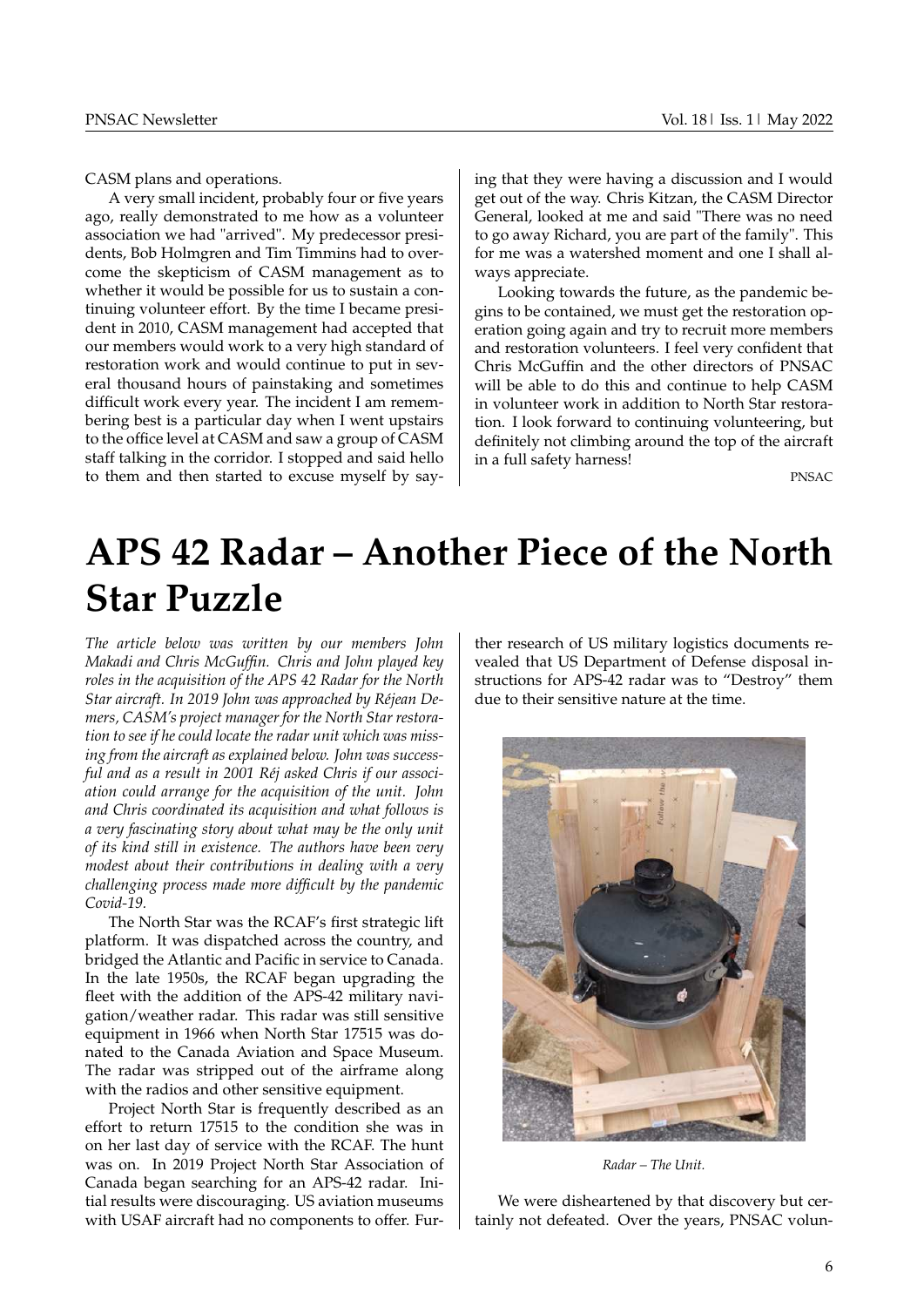teers have been resourceful about rescuing parts and assemblies. The search continued. In the spring of 2021, while continuing on-line research John stumbled across an eBay listing for an APS-42 transmitter out of Cross Timbers, Missouri (Ozarks). The seller, a military communications enthusiast, acquired the radar in a lot purchase of US Government surplus equipment. After negotiating an acceptable price for the radar, we just needed to get it to CASM.

![](_page_6_Picture_3.jpeg)

*Radar ± The APS-42.*

Shipping freight is usually pretty straight forward. In the summer of 2021, there were "unusual" circumstances. Transportation was a bottle neck to many industries and costs rose across the carriers. We were unable to find a freight company willing to collect the radar in the seller's remote location. Our seller was willing to deliver to Springfield, Missouri (for a fee) but would not provide a crate. Furthermore, the freight companies that offered custom crating services were prohibitively high. Then we made contact with the ªAir and Military Museum of the Ozarks" (AMMO) – a small volunteer-based museum in Springfield. The volunteers at AMMO were sympathetic to our cause and enthusiastic to help. They agreed to receive our radar from the seller. build a custom crate and transfer it to the freight carrier. We were grateful to pay them a small honorarium which wasn't much more than the cost of lumber for the crate. This was a wonderful example of museums cooperating across borders to preserve aviation heritage. AMMO ended up hosting the crated radar for several weeks. The hurdles of NAFTA attestations and the export of US military technology took additional bureaucratic kung-fu but the radar arrived safely in Ottawa on 10 June, 2021.

![](_page_6_Picture_7.jpeg)

*Radar ± Opening the Unit.*

After 17 months of social distancing, Project North Star volunteers and CASM staff gathered in the parking lot to celebrate the arrival of a missing radar. Customs seals were removed and a wood crate was opened to reveal our beautifully preserved APS-42. We look forward to seeing this new artifact in the nose wheel well of 17515.

PNSAC